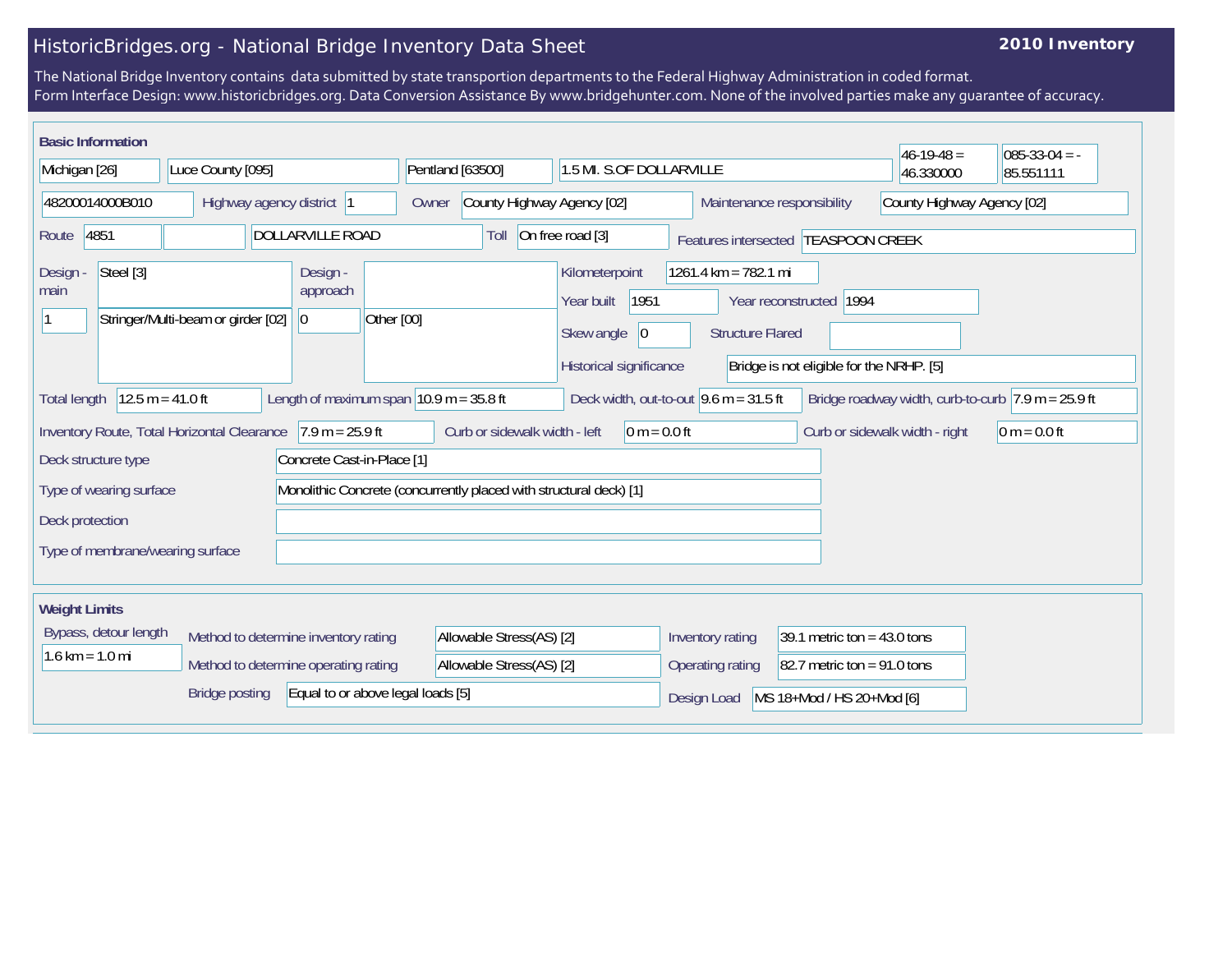| <b>Functional Details</b>                                                                                                               |                                                                                                                                       |                                              |  |  |  |  |  |  |  |
|-----------------------------------------------------------------------------------------------------------------------------------------|---------------------------------------------------------------------------------------------------------------------------------------|----------------------------------------------|--|--|--|--|--|--|--|
| Average daily truck traffi 0<br>Year 1994<br>2000<br>2015<br>1700<br>Future average daily traffic<br>Average Daily Traffic<br>%<br>Year |                                                                                                                                       |                                              |  |  |  |  |  |  |  |
| Road classification<br>Major Collector (Rural) [07]                                                                                     | Lanes on structure 2                                                                                                                  | Approach roadway width<br>$10.4 m = 34.1 ft$ |  |  |  |  |  |  |  |
| Type of service on bridge Highway [1]                                                                                                   | Direction of traffic 2 - way traffic [2]                                                                                              | Bridge median                                |  |  |  |  |  |  |  |
| No parallel structure exists. [N]<br>Parallel structure designation                                                                     |                                                                                                                                       |                                              |  |  |  |  |  |  |  |
| Type of service under bridge<br>Waterway [5]                                                                                            | $ 0\rangle$<br>Navigation control<br>Lanes under structure                                                                            |                                              |  |  |  |  |  |  |  |
| Navigation horizontal clearance $ 0 = N/A $<br>Navigation vertical clearanc<br>$0 = N/A$                                                |                                                                                                                                       |                                              |  |  |  |  |  |  |  |
|                                                                                                                                         | Minimum navigation vertical clearance, vertical lift bridge<br>Minimum vertical clearance over bridge roadway<br>99.99 m = $328.1$ ft |                                              |  |  |  |  |  |  |  |
| Minimum lateral underclearance reference feature Feature not a highway or railroad [N]                                                  |                                                                                                                                       |                                              |  |  |  |  |  |  |  |
| Minimum lateral underclearance on left $0 = N/A$<br>Minimum lateral underclearance on right 99.9 = Unlimited                            |                                                                                                                                       |                                              |  |  |  |  |  |  |  |
| Minimum vertical underclearance reference feature Feature not a highway or railroad [N]<br>Minimum Vertical Underclearance $ 0 = N/A$   |                                                                                                                                       |                                              |  |  |  |  |  |  |  |
| Appraisal ratings - underclearances N/A [N]                                                                                             |                                                                                                                                       |                                              |  |  |  |  |  |  |  |
|                                                                                                                                         |                                                                                                                                       |                                              |  |  |  |  |  |  |  |
| <b>Repair and Replacement Plans</b>                                                                                                     |                                                                                                                                       |                                              |  |  |  |  |  |  |  |
| Work done by<br>Type of work to be performed                                                                                            |                                                                                                                                       |                                              |  |  |  |  |  |  |  |
|                                                                                                                                         | Bridge improvement cost<br>Roadway improvement cost                                                                                   |                                              |  |  |  |  |  |  |  |
|                                                                                                                                         | Length of structure improvement                                                                                                       | Total project cost                           |  |  |  |  |  |  |  |
|                                                                                                                                         | Year of improvement cost estimate                                                                                                     |                                              |  |  |  |  |  |  |  |
|                                                                                                                                         | Border bridge - state<br>Border bridge - percent responsibility of other state                                                        |                                              |  |  |  |  |  |  |  |
|                                                                                                                                         | Border bridge - structure number                                                                                                      |                                              |  |  |  |  |  |  |  |